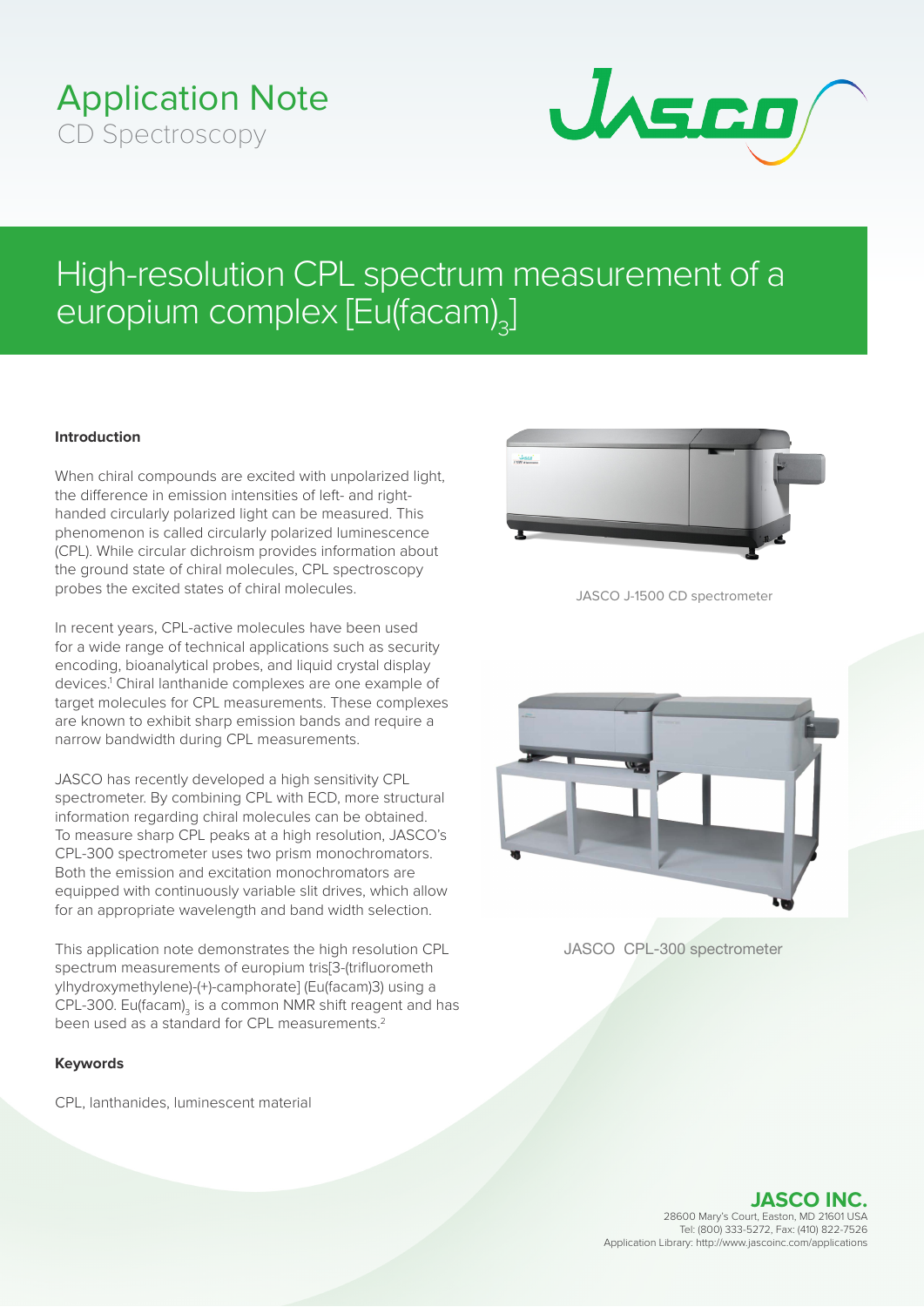#### **Experimental**

5.5 mM  $\mathsf{Eu}(\mathsf{facam})_{_3}$  was prepared in DMSO.

| <b>Measurement conditions</b> |                |
|-------------------------------|----------------|
| Excitation wavelength         | 373 nm         |
| Excitation slit width         | 4000 µm        |
| Emission bandwidth            | 3 nm           |
| Scan speed                    | 200 nm/min     |
| Response time                 | 4 sec          |
| Data acquisition interval     | $0.1$ nm       |
| Accumulations                 | $\overline{4}$ |
| Path length                   | 10 mm          |

The absorption spectrum of Eu(facam) $_3$ /DMSO solution was measured using a V-760 spectrometer and a 0.1 mm pathlength cylindrical cell and holder. The fluorescence spectra were obtained using a FP-8300 spectrofluorimeter and a 10x10 mm pathlength rectangular cell.

#### **Results**

In order to find the excitation maximum needed to obtain the CPL and fluorescence emission spectrum of Eu(facam)3/ DMSO, the absorption spectrum was first obtained. Figure 1 depicts a maximum absorption peak (blue) at 309 nm. However, in order to optimize the excitation wavelength used in the CPL and fluorescence measurements, an excitation spectrum was subsequentially measured at the expected emission maximum peak's wavelength at 613 nm. The excitation spectrum shows an apparent maximum at 373 nm (Figure 1, red). The excitation wavelength was set to 373 nm and the CPL and fluorescence measurements of Eu(facam)3/DMSO were measured and are shown in Figure 2.





**JASCO INC.** 28600 Mary's Court, Easton, MD 21601 USA Tel: (800) 333-5272, Fax: (410) 822-7526 Application Library: http://www.jascoinc.com/applications